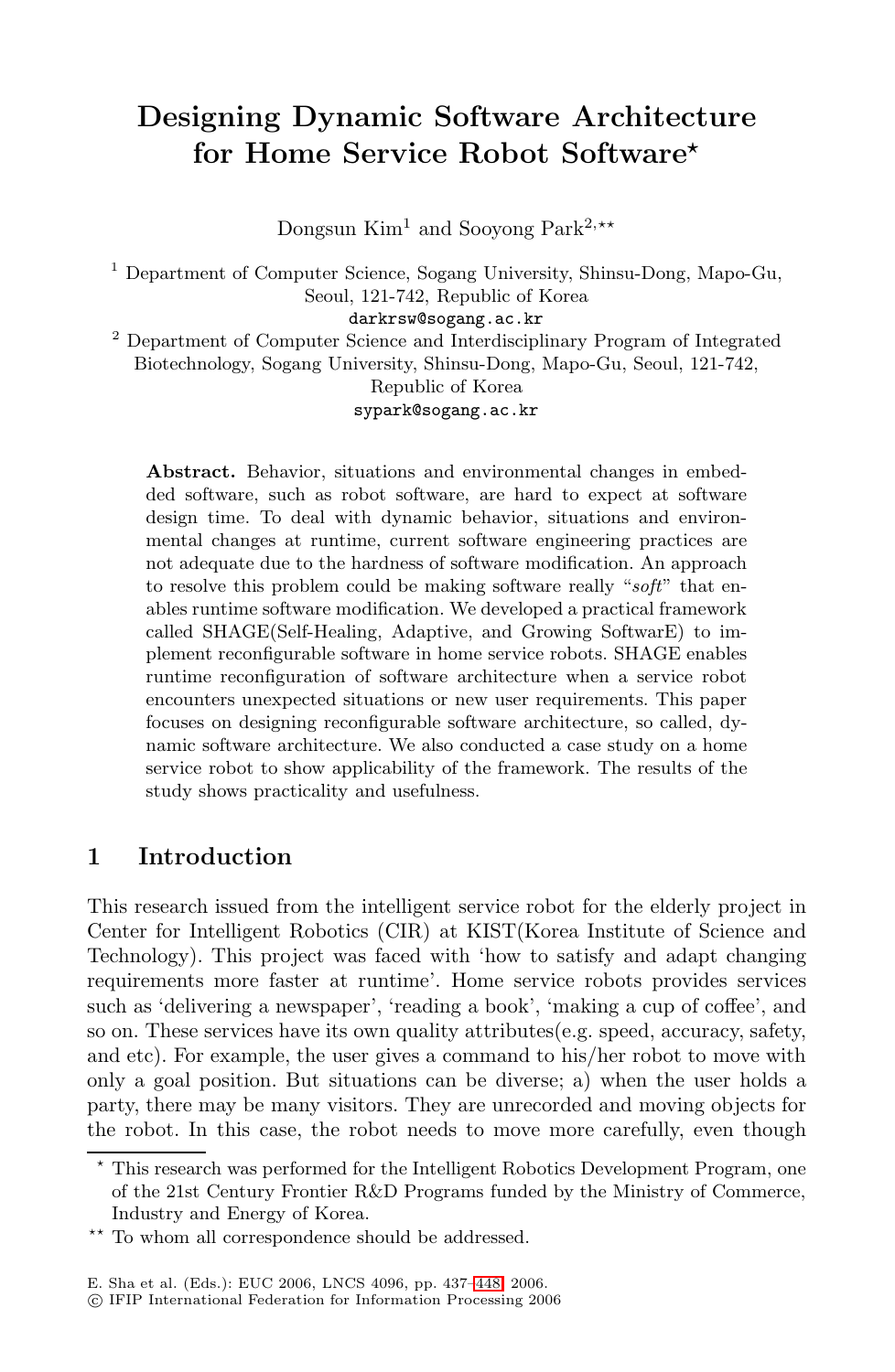it may be getting slow. the robot's software architecture must be reconfigured to provide high safety a quality attribute, for example, a map-builder that uses vision, laser sensors, sonar sensors but takes a lot of time to build a map. b) when the user is home alone, there are only recorded objects. In this case, the robot can move more quickly. To satisfy this situation, the robot's software architecture must be reconfigured to provide high speed as a quality attribute, for example, a component that uses only laser sensors but takes less time to build a map.

In both cases a) and b), the robot must recognize situations of the environment and infer the user's requirements to adapt its software architecture. If there is no cost limitation, the robot can prepare all possible functionalities to satisfy all quality attributes. Unfortunately, robots have cost limitation because they are consumer products. Thus, a robot cannot have all possible software components as well as hardware components. In addition to cost limitation, robot developers cannot predict all possible interrelations between quality attributes and robot software architecture. This temporal limitation leads to new software architecture configurations for each new set of quality attributes after the robot sold.

In this paper, we focuses on dynamic software architecture that enables software architecture reconfiguration. To handle this we proposes slot-based two level software architecture working in SHAGE framework. In section [2,](#page-1-0) we explain SHAGE framework which is a basis of slot-based two level software architecture which is described in section [3.](#page-3-0) Also, we show the results of a case study conducted in a robot in section [4.](#page-9-0) Then, we draw conclusion in section [5.](#page-10-0)

# <span id="page-1-0"></span>**2 Background**

SHAGE[1](#page-1-1). Framework is developed to give a self-managed software capability to robot software in the project. The Framework consists of two parts which are separated by a dashed line as depicted in figure [1.](#page-2-0) The inner part is installed in each robot and consists of seven modules. The outer part provides repository services for robots to obtain new knowledge which describes 'how to adapt'. The target architecture(beneath the reconfigurator) represents the software architecture of the robot and the target of reconfiguration. This paper addresses how to design this software architecture.

Seven modules in the inner part of the framework are the Monitor, the Architecture Broker, the Component Broker, the Decision Maker, the Learner, the Reconfigurator, and the Internal Repositories. The monitor is responsible for observing the current situation of the environment(this is what observer does) and evaluating the result of adaptation that the framework does(this is what evaluator does). The architecture broker searches candidate architectures based on architecture reconfiguration strategies and composes candidate component compositions for the selected architecture by using concrete component retrieved by the component broker. The component broker finds concrete components which will be arranged into an architecture and retrieves the components from

<span id="page-1-1"></span> $<sup>1</sup>$  Formerly it was AlchemistJ as described in [\[1\]](#page-11-1).</sup>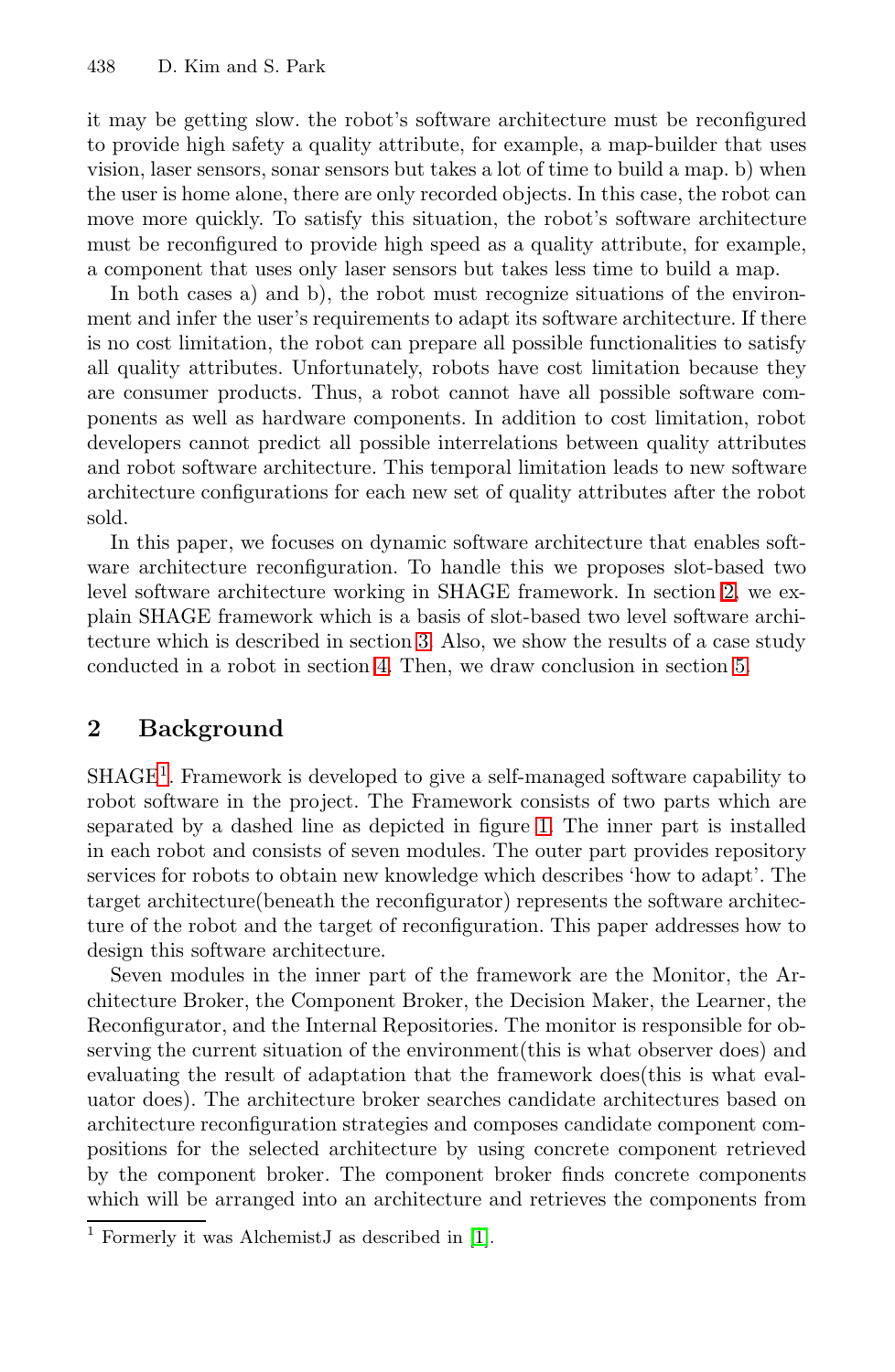

<span id="page-2-0"></span>**Fig. 1.** SHAGE Framework consists of two parts; the inner part has seven modules: the Monitor(not in our scope yet), the Architecture Broker, the Component Broker, the Decision Maker, the Learner, the Reconfigurator, and (internal) Repositories. The outer part consists of repository servers that provide repository services.

repositories. The decision maker determines an best-so-far architecture from a set of candidate architectures that the architecture broker found and an bestso-far component composition from candidate component compositions that the architecture broker composed. The learner accumulates rewards evaluated by the evaluator in the monitor and the decision maker uses these accumulated rewards to choose the best-so-far architecture and the best-so-far component composition. The learning data is a knowledge repository for the learner. The reconfigurator manages and reconfigures the software architecture of the robot based on the best-so-far architecture and the best-so-far component composition which are selected by the decision maker. The internal repositories consists of the ontology repository and the component repository. The ontology repository contains architecture reconfiguration strategies that describes functionalities the robot must have and component ontologies that describes characteristics of a component. The component repository contains components implemented to be used in the robot software architecture.

The outer part of the framework is a set of servers containing external repositories. Each server has an ontology repository and a component repository as the inner part has. Internal repositories in the robot requests new ontologies and components when the robot cannot adapt its behavior to the current situation properly. Also External repositories broadcasts new knowledge to update robots' internal repositories globally. The repository manager is installed in each server and has tools for addition and removal of ontologies and components. From the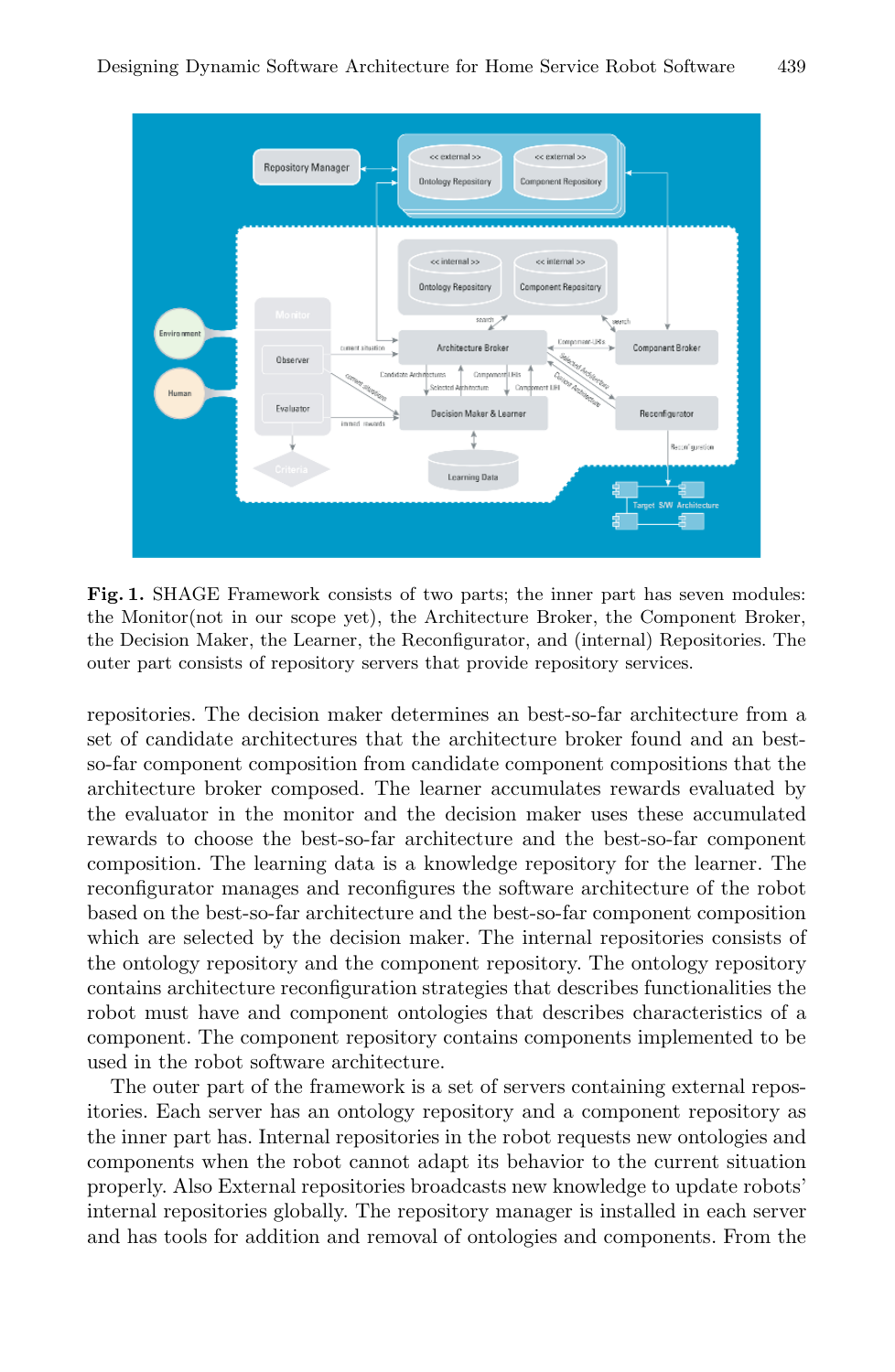

<span id="page-3-1"></span>**Fig. 2.** The Slot-based Two Level Software Architecture Approach consists of the abstract level and the concrete level. In this approach, first, slots are reconfigured in the abstract level and then, components and connectors are placed in the concrete level.

next section, this paper proposes an architectural style to support for designing dynamic software architecture of robot systems.

# <span id="page-3-0"></span>**3 Slot-Based Two Level Software Architecture**

#### **3.1 Overview**

Dynamic software architecture enables runtime changes of software[\[2](#page-11-2)[,3\]](#page-11-3). The slot-based two level software architecture approach provides two level adaptation mechanism; the abstract level and the concrete level(shown in figure [2\)](#page-3-1). At the abstract level, there are only slots. A slot represents an abstract component that describes services. A service describes functionality that a slot should provide. A service does not indicates a specific method or a concrete component but describes what messages a slot can be requested and what results a slot returns.

At the concrete level, each slot is filled by one concrete component. A concrete component is an executable code, for example .class files in Java or .so files in  $C_{++}$ , implemented by predefined component implementation rules (will be explained from section [3.2](#page-4-0) to section [3.4\)](#page-7-0). Every component in the framework must implement common interfaces which can process messages such as 'start', 'stop', and 'suspend' and specific interfaces which realize services on a slots and processes component-specific messages that the component can receive and give. These specific interfaces are described by the component description language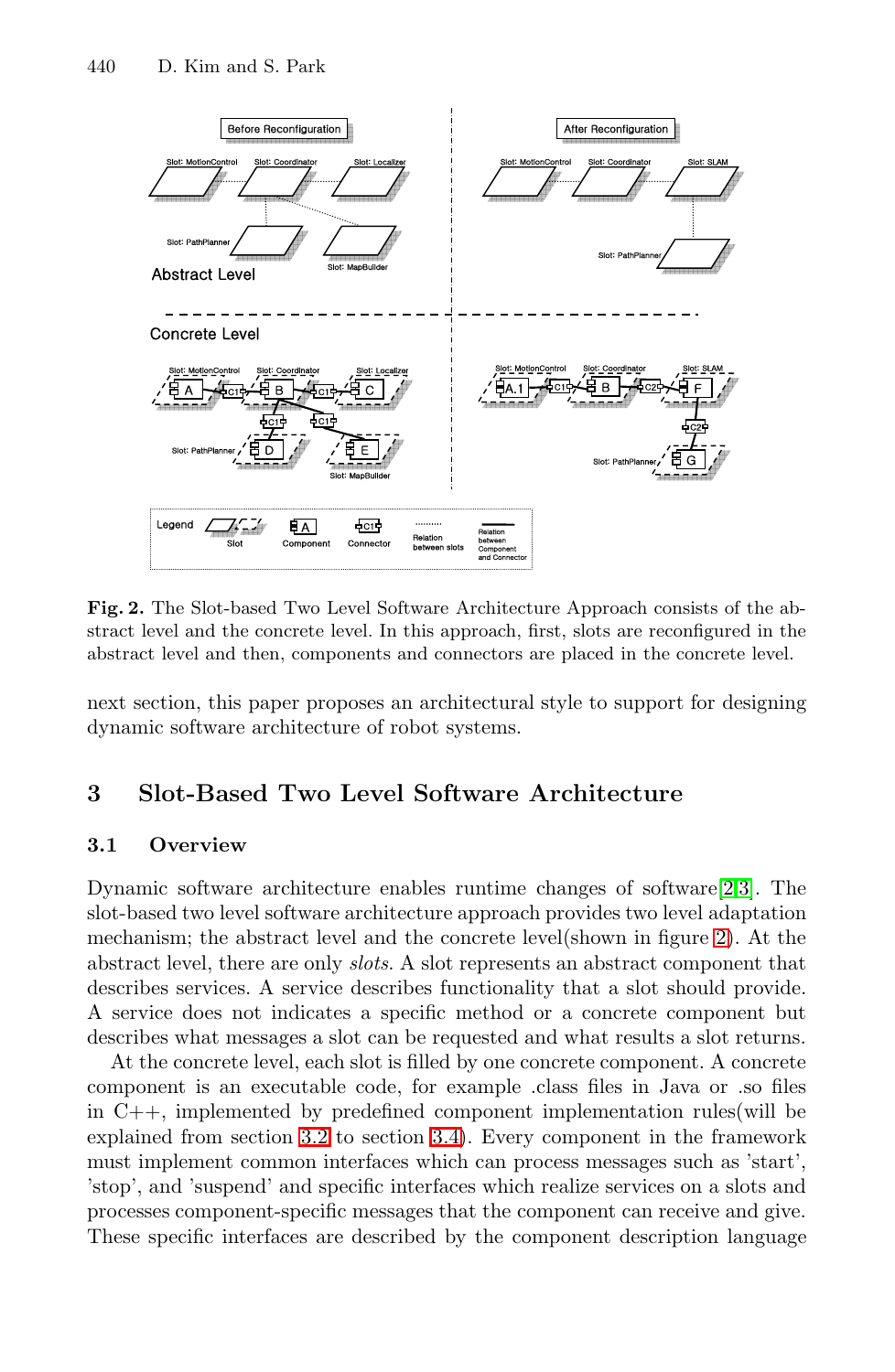shown in figure [3.](#page-5-0) The component description language is a XML-based language and describes required interfaces that contains messages that the component can request to other components and provided interfaces that can process messages other components requested.

When the architecture broker requests reconfiguration of the robot software architecture, the reconfigurator re-organizes the architecture based on the selected architecture reconfiguration strategy(will be explained in section [3.4\)](#page-7-0) and places components based on the components the decision maker selected and then selects and places connectors between components based on the component descriptions. In detail, the mismatch indicator(will be explained in section [3.3\)](#page-6-0) in the reconfigurator measures mismatches between components and finds suitable connectors. For example, two components have been deployed in two different machines, the reconfigurator selects a remote connector which enables remote communication such as RPC or RMI. After all components are connected, the reconfigurator sends a 'start' messages to every new component in the architecture and reports that reconfiguration is done to the architecture broker.

From section [3.2](#page-4-0) to [3.4,](#page-7-0) this paper proposes an approach to design adaptable components and connectors to be used in dynamic software architecture and to author architecture reconfiguration strategies for runtime reconfiguration of the architecture.

#### <span id="page-4-0"></span>**3.2 Designing Adaptable Software Components**

Constructing dynamic software architecture begins with designing adaptable software components. SHAGE Framework offers templates and guidelines for designing and implementing adaptable software components. To design software components in SHAGE Framework, first, a designer must identify services of a component. There are two types of services for each component; provided and required services.

A provided service represents what the software component provides to other software components and a required service represents what the software component needs to execute its functionalities. These services of a component is described by a component description language. SHAGE Framework also provides a language for describing a component as shown in figure [3.](#page-5-0) Each service is described by 'name', 'type' and 'msg' fields. The 'name' field represents a unique service name in a component to be used in implementation. The 'type' field describes classification of a service to check compatibility with other services. Classification is determined by service ontologies in the ontology repository(shown in figure [1\)](#page-2-0). These ontologies depicts generalization relations between services; from abstract services to specific services, for example, from 'pathplanning' to 'pathplanning.laserbased', to 'pathplanning.laserbased.gradient'. The 'msg' fields represents requests that a service can push to other services in case of a required service or requests that a service can receive from other services in case of a provided service. The 'msg' fields consist of argument fields and a response field. Argument fields describe data which is needed to process a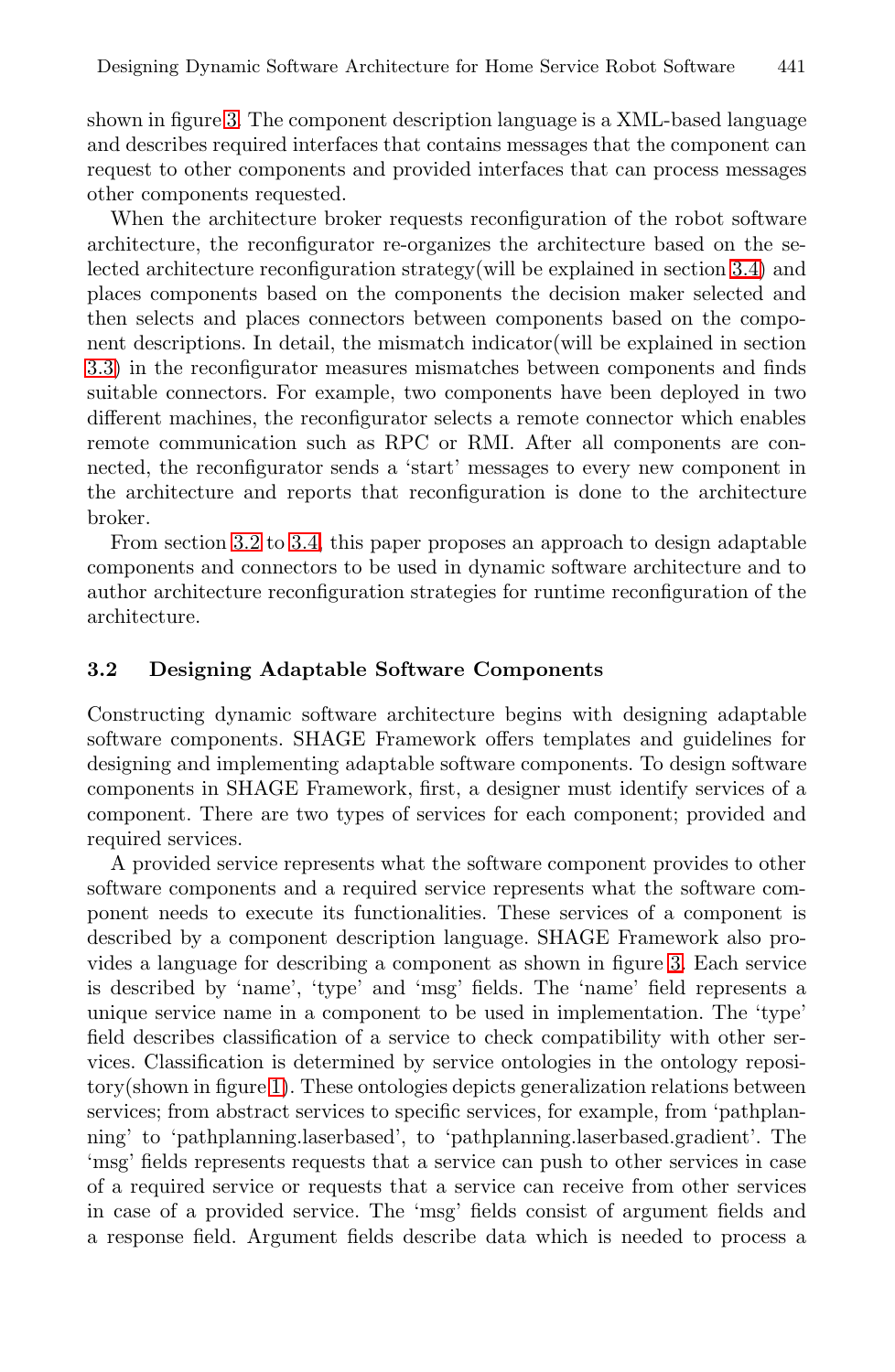message. An argument field consists of a name field of the argument and a type field of the argument that describes syntactical and semantical type(e.g. double, float, array of double, robot pose, global map, etc). A response field is provided when the message has return values.



<span id="page-5-0"></span>**Fig. 3.** An example of a component description. The component description language is a XML-based language and describes services of components, an implementation language, a deployment location, the location of executable code, and so on.

While the component description language illustrates external part of a component, component implementation templates provides guidelines for inner structure of a component. As depicted in figure [4,](#page-6-1) inner structure of a component consists of provided/required interfaces, a service manager, and componentspecific modules. A required interface encapsulates a message using data from a component-specific module through the service manage of a component and sends the message to a required port of a connector(see section [3.3\)](#page-6-0). A provide interface receives an encapsulated message and elicits data from the message and calls the service manager to execute the functionality that the message indicates. A service manager has two roles; one is to select an appropriate required interface and send data to the required interface when a component-specific module requests a service in other components, and the other is to select an appropriate component-specific module and send data to the component-specific module. A set of component-specific modules is a group of objects to implement application-specific functionalities. With this structure, a component interacts with other components through connectors.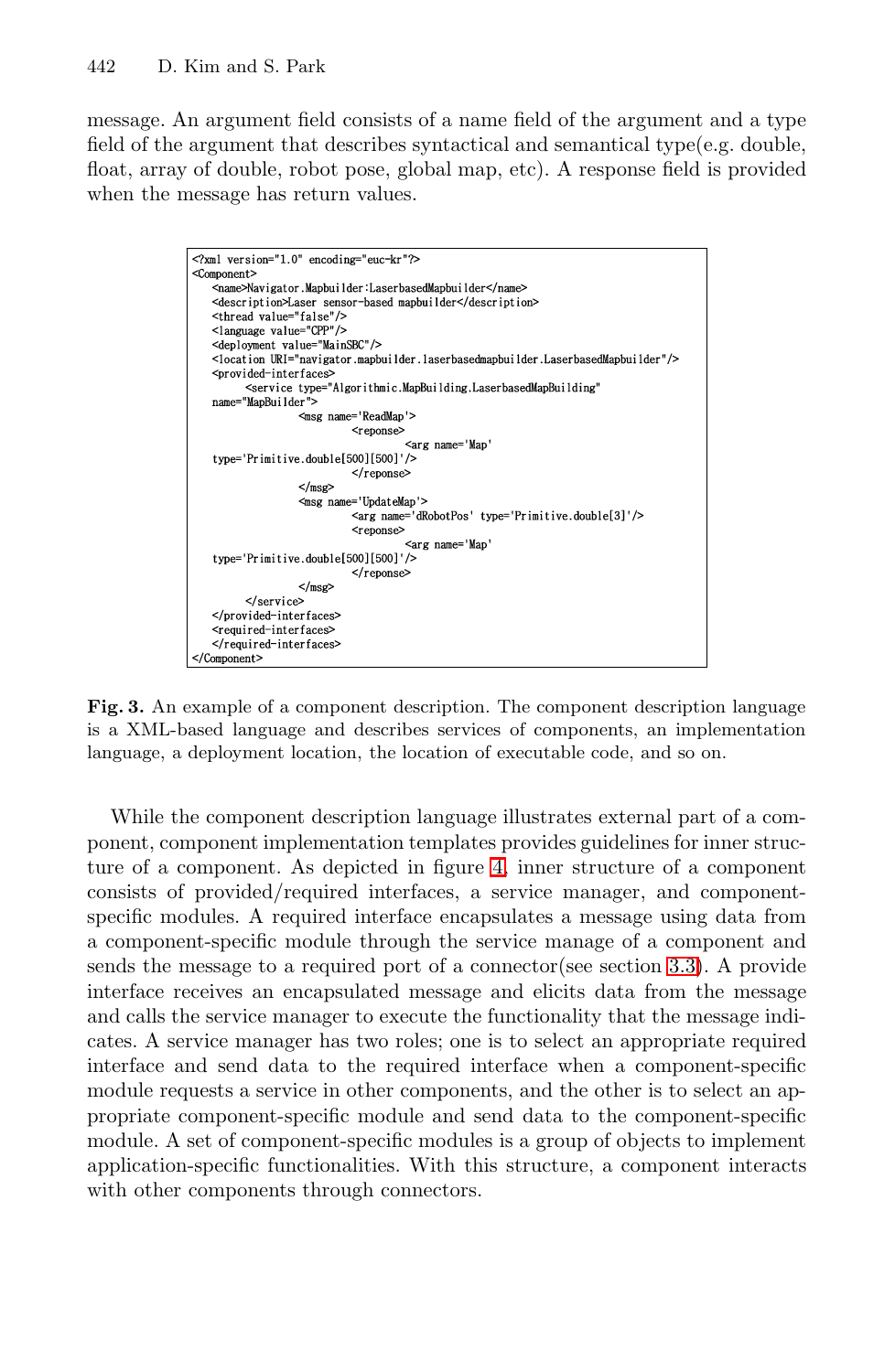

<span id="page-6-1"></span>**Fig. 4.** A component consists of provided/required interfaces, a service manager, and component-specific modules

#### <span id="page-6-0"></span>**3.3 Designing Connectors**

A connector is responsible for relaying messages between components and transforming data embedded in the messages for components to do their functionalities correctly. The project of CIR(see section [1\)](#page-0-0) consists of over thirty laboratories at universities and companies. During the project we realized that most developers in laboratories had diverse backgrounds such as mechanical engineering, electrical engineering, and so on(few was computer science). This fact caused a lots of different representations for one notion. They used different data formats for maps, a robot pose, etc. For example, to represent a robot pose, one group of developers uses a column-major double array that length is three while the other group uses a row-major integer array that has same length. Another problem was that they would not unify representations because their components are not dedicated to the project and are used to other projects. Moreover, each group claimed their representation was most appropriate for the project and some groups complained that they had no time to redesign all components to follow new unified formats. To handle this situation, SHAGE framework provides guideline for implementing connectors.

In the framework, each connector is implemented based on the template depicted in figure [5.](#page-7-1) A connector consists of a provided port, a required port, and transformation filters. A required port receives messages from required interface in a component and interprets the messages to prepare transformation. A provided port encapsulates messages and sends the messages to a provided port in a component. Transformation filters are composed by the mismatch indicator in the reconfigurator. The mismatch indicator measures mismatches between two components by comparing descriptions of the components(see figure [3](#page-5-0) and section [3.2\)](#page-4-0) when software architecture is reconfigured and new components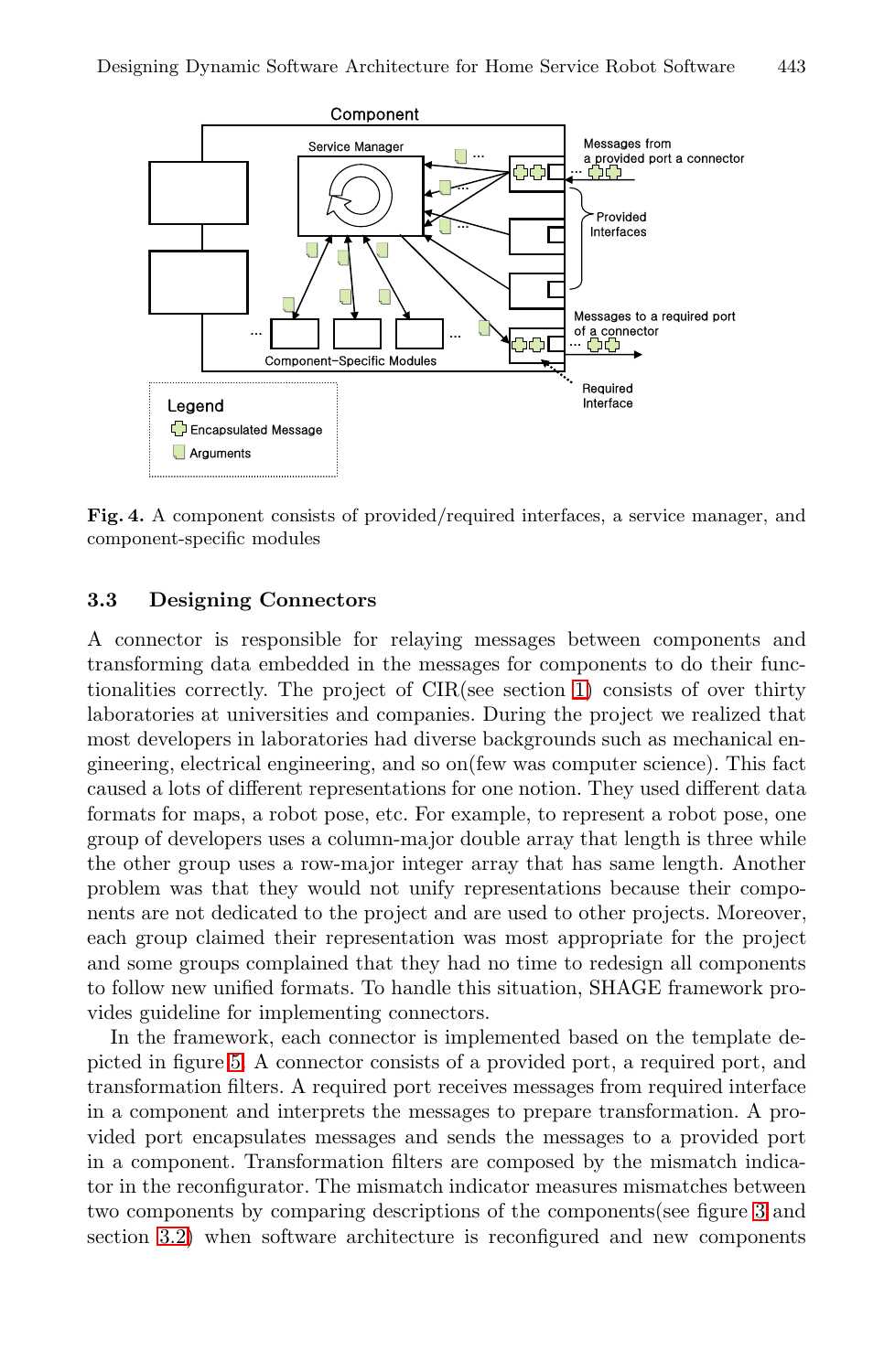

<span id="page-7-1"></span>**Fig. 5.** A connector consists of provided/required ports and transformation filters for resolving mismatches between two components

are introduced in the architecture at runtime. Based on the measured mismatches, the mismatch indicator composes transformation filters by using preimplemented filters in the component repository(see figure [1\)](#page-2-0). A pre-implemented filter is a predefined conversion rule implemented by developers. We investigated conversion rules of data such as maps, a robot pose, and so on by interviewing developers and classified them. Eventually, mismatches in the software architecture at runtime could be resolved without modifying existing code by using connectors.

### <span id="page-7-0"></span>**3.4 Authoring Architecture Reconfiguration Strategies**

To satisfy user requirements(see section [1\)](#page-0-0), software architecture of a robot should be reconfigured at runtime without suspension. Architecture reconfiguration strategies enables runtime reconfiguration of software architecture on SHAGE framework. Strategies are described by a XML-based language shown in figure [6.](#page-8-0) A strategies illustrates how the current software architecture should be reconfigured at runtime. A strategy only indicates abstract level reconfiguration, i.e. reconfiguration of slots shown in figure [2.](#page-3-1) Once abstract level architecture is reconfigured, the reconfigurator automatically places components into slots and selects connectors to link components.

Each strategy consists of 'description', 'profile', and 'configuration' fields. The 'description' field is a natural language description of a strategy. The 'profile' field describes minimum constraints that the current software architecture should have before reconfiguration to prevent failure of reconfiguration(e.g. existence of slots to prevent replacement slots). The 'configuration' field describes how slots are reconfigured. In the field, Three command are possible, i.e. 'replace', 'add', and 'remove'. To request slot-replacement or addition , services of slots should be described. These services are corresponding to the services in component descriptions described section [3.2.](#page-4-0) If a new slot is introduced in software architecture by slot-replacement or addition, the component broker in the framework(see figure [1\)](#page-2-0) searches a set of candidate components that can process indicated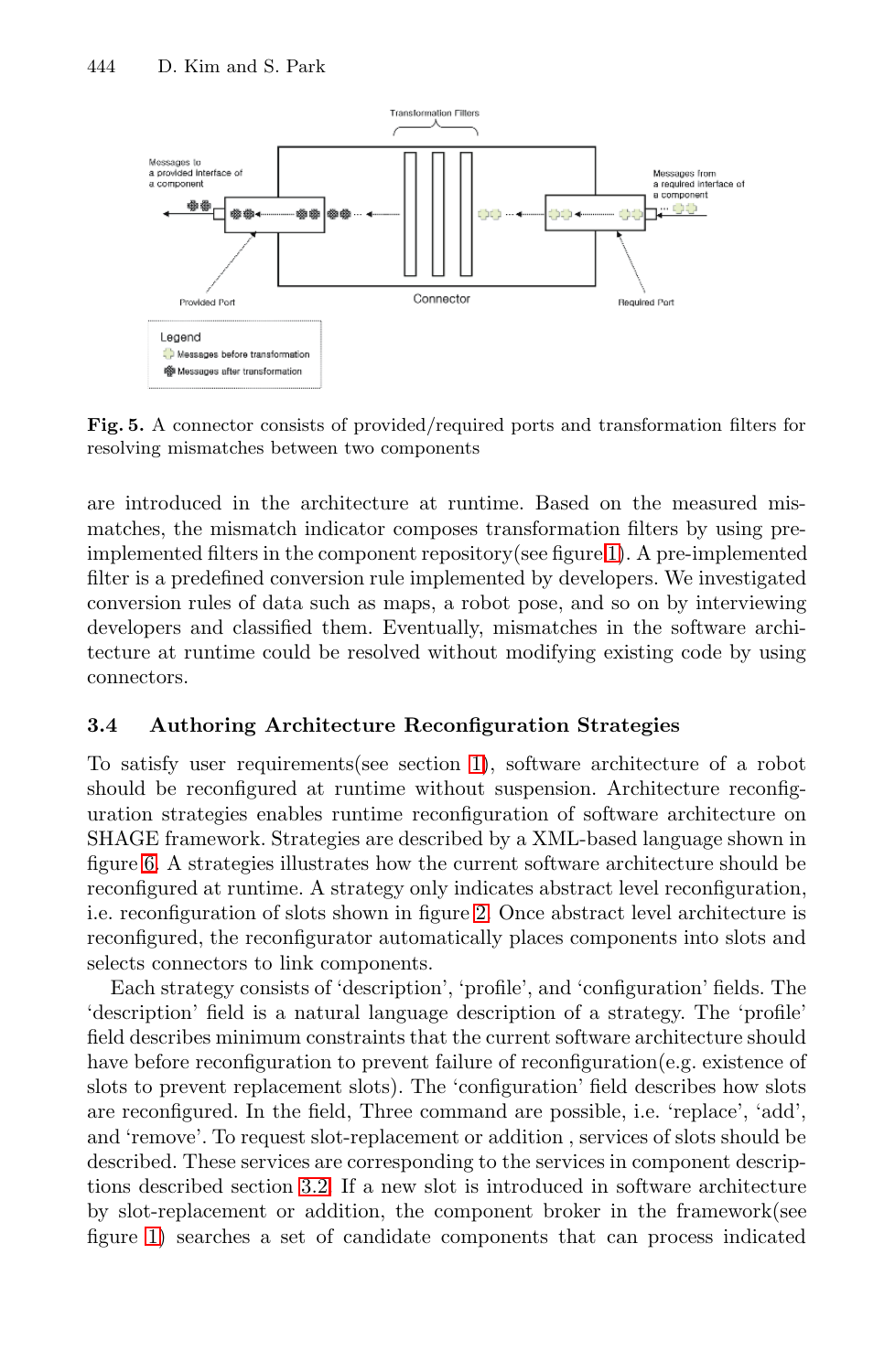services from the component repository. Then, the decision maker selects the most appropriate component in the set of candidate components based on learning data the learner accumulated. With the selected component, the reconfigurator reconfigures the current software architecture to a new software architecture as described in the strategy.

## **3.5 Related Work on Dynamic Software Architecture**

Hillman's work[\[4](#page-11-4)[,5\]](#page-11-5) proposed an open framework for dynamic reconfiguration which supports component addition, removal, and replacement. This work focused only on a framework architecture and reconfiguration scripts to support reconfiguration. There was no concerns on designing components and connector and constructing software architectures. Hadas[\[6,](#page-11-6)[7\]](#page-11-7) framework provides facilities to dynamically change inner structure of a component. Hadas offers a good methodology for designing adaptable components which contains the way to reconfigure methods and data of a component by using metamethods and metainvocation mechanism. But this framework did not concerned architecture-based reconfiguration so that there was no way to design connectors and software architectural styles. Oreizy's work[\[8](#page-11-8)[,9](#page-11-9)[,2\]](#page-11-2) is a famous research for architecture-based reconfiguration which provides the C2 architectural style as a reconfigurable software architecture style(which contains ways to design components and con-nectors), xADL as a architectural description language<sup>[2](#page-8-1)</sup>, and ArchStudio as a framework to support architecture-based adaptation of software at runtime. But C2 architectural style has restrictions such that a component can have at most two connections, upper and bottom and all connectors should be bus style connectors.



<span id="page-8-0"></span>**Fig. 6.** Architecture reconfiguration strategies describes abstract level reconfiguration. A strategy describes replacement, addition, and removal of slots.

<span id="page-8-1"></span> $\frac{2}{3}$  xADL describes a snapshot of software architecture, not a architecture reconfiguration language.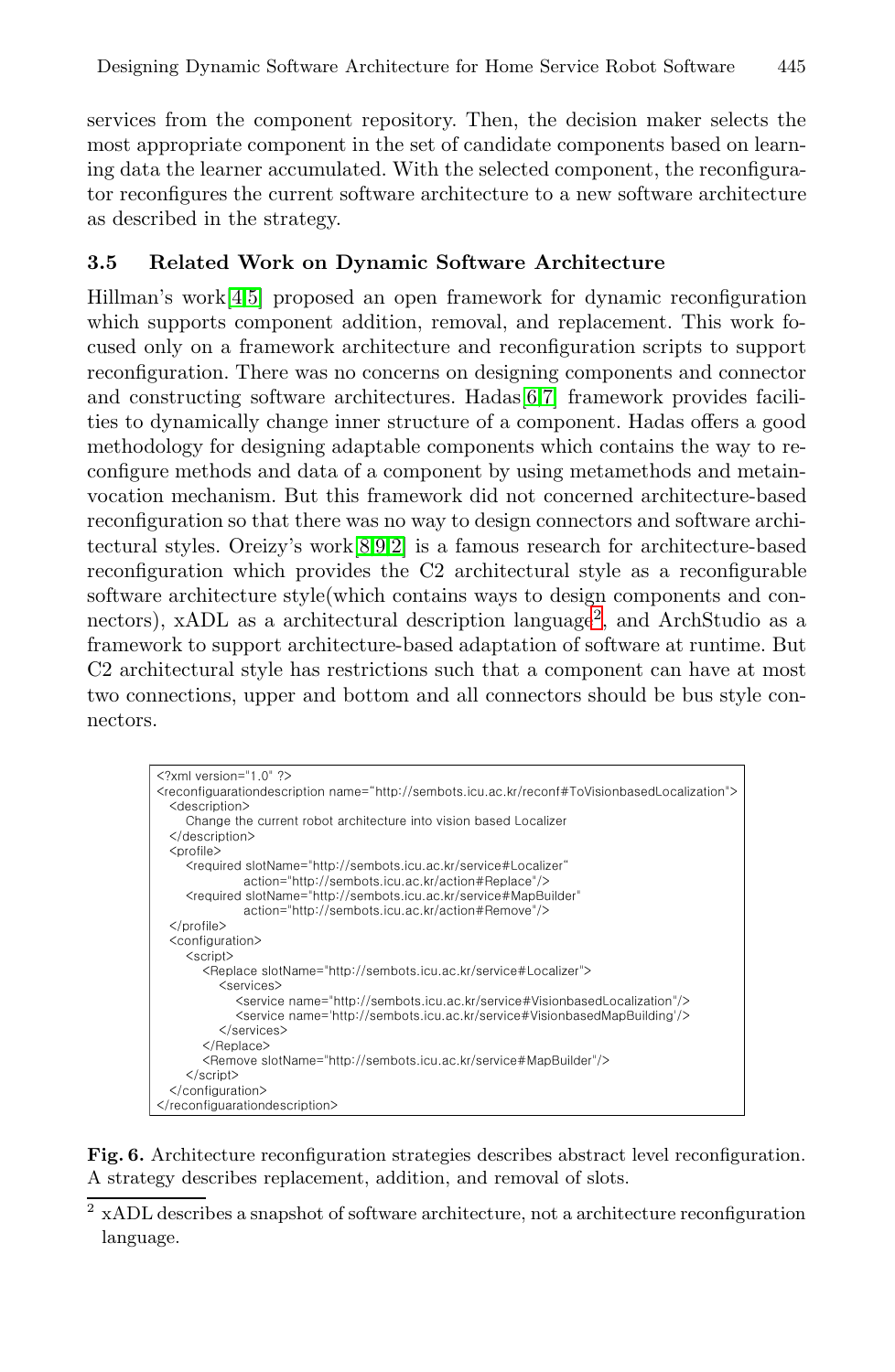# <span id="page-9-0"></span>**4 Experiment**

The experiment was designed as follows: 1. initially the user of the robot needs 'more faster navigation', so the robot is configured mainly to use faster sensors(say, laser sensors). 2. while moving, the robot is stuck by a table because the bottom of the table is empty but the current sensors can detect only knee height objects. Then, the user asks the robot to move 'more carefully'. 3. The robot tries to reconfigure its software architecture to detect objects that the current sensors cannot detect.

We implemented a few components and configured the initial software architecture of the robot for navigation as shown in figure [7.](#page-10-1)(a). Each component can be executed independently. 'MotionControl' component controls wheels and 'Localizer' measures the current position of the robot based on encoder data which means how many degrees the wheels rotated. 'MapBuilder' makes a map around the robot based on sensor data from laser sensors. 'PathPlanner' plans a path from the current position to a goal position based on data from 'Localizer' and 'MapBuilder'. 'Coordinator' gets the goal position from the user of the robot and relays data between components. Based on these components the robot can moves without collisions except tables.

We designed a room as an experimental environment. we placed two tables; one was covered by a tablecloth and the other was not. The robot was placed at the same line on which the two tables were placed. In other words, "robot table with a cloth - table without a cloth" on the same line in sequence. After configuring the initial architecture of the robot, The user put a goal position to 'Coordinator' and requested 'more faster maneuver'. The goal position was between two tables and the robot verified that the current architecture was suitable for the user's requirement. The robot decided the initial architecture is enough because laser sensors were very fast and precise. Then, the robot started to move and its laser sensors could detect a tablecloth, so the robot could move without collisions. This was not an abnormal situation, so the robot did not need adaptation. Then, we put the other goal position over the second table. In this case, the robot could not detect the table and rushed to the table. The user requested the robot to stop and to realize the situation and to adapt it.

When the robot was requested to adapt its behavior, the monitor in the framework detected the current situation. This situation was passed to the architecture broker. The architecture broker began the adaptation process. The situation was the current architecture could not detect all object in the room so the robot needed to find other functionalities to detect some other objects which could not be observable with the current architecture. The framework tried to apply various architectural configurations. First, the framework selected a strategy that adds a slot which have a localization service and a mapping service(figure [7.](#page-10-1)(b)). After abstract level reconfiguration, the reconfigurator successfully placed the SLAM(Simultaneous Localization And Mapping) component and appropriate connectors. A connector named 'D' represents two components around the connector are deployed in the same SBC while a connector named 'R' represents they are deployed in two different SBCs. In this case the SLAM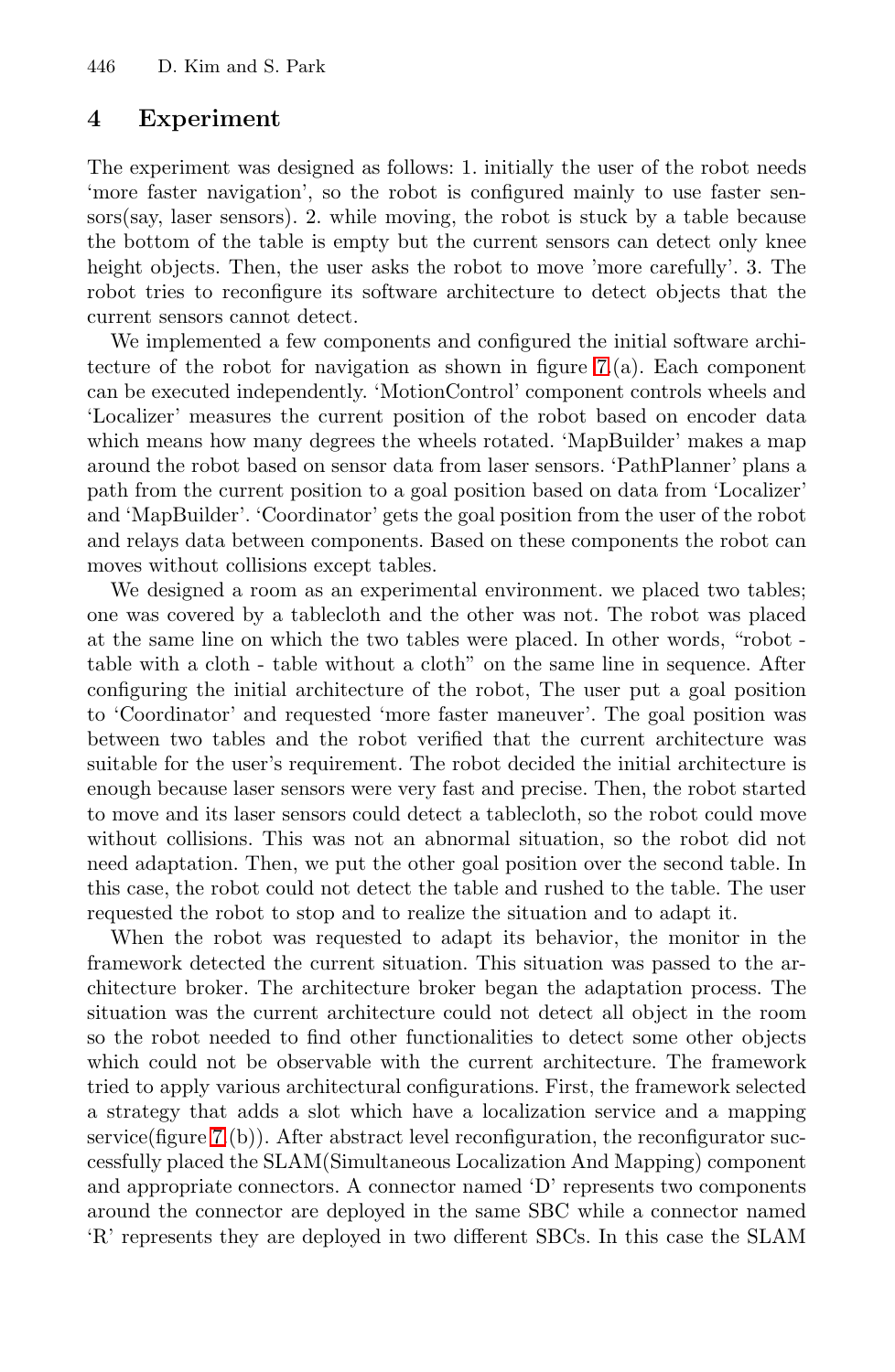

**Fig. 7.** Various software architectures of the robot during reconfiguration

<span id="page-10-1"></span>component was deployed in 'Vision SBC', so that the connector named 'R' was placed. In detail, the SLAM component used a different format to represent a robot pose as explained in section [3.3,](#page-6-0) the mismatch indicator selected a transformation filter that convert two different format for a robot pose in 'Coordinator' and the SLAM component. The reconfigured architecture worked, but it did not satisfy user's requirements because the SLAM component also could not detect the table. In this manner the framework also tried to apply another strategy shown in figure [7.](#page-10-1) $(c)$ . But the framework realized(and learned) these was not able to solve the situation, and finally selected a strategy including a slot which had a vision-based path planning service. Then, the reconfigurator placed a path planner component that implements a vision-based path planning service(figure [7.](#page-10-1)(d)). During (a)-(d) the user did not interrupt and put more inputs.

This experiment shows the framework enables the robot to reconfigure robot software architecture successfully by applying the dynamic software architecture approach this paper proposed.

### <span id="page-10-0"></span>**5 Conclusions**

We proposed the slot-based two level software architecture as a dynamic software architecture approach for embedded systems especially in robot domain. This approach offers a method to design adaptable components and connectors and to author architecture reconfiguration strategy.

In order to verify operations of the framework, we have implemented an instance of self-adaptive robot software with 'infortainment robot' and examined the ability of adaptation of the robot from the experiment. The robot has adapted its behavior to user's feedback and the current situation.

As mentioned in section [3.3](#page-6-0) the project consists of lots of laboratories and they have made a number of software components. These components are made based on different assumptions and platforms. Also these have different interfaces, data types, granularity, and scopes. These differences may cause lots of mismatches when the framework reconfigures the robot's software architecture. In order to